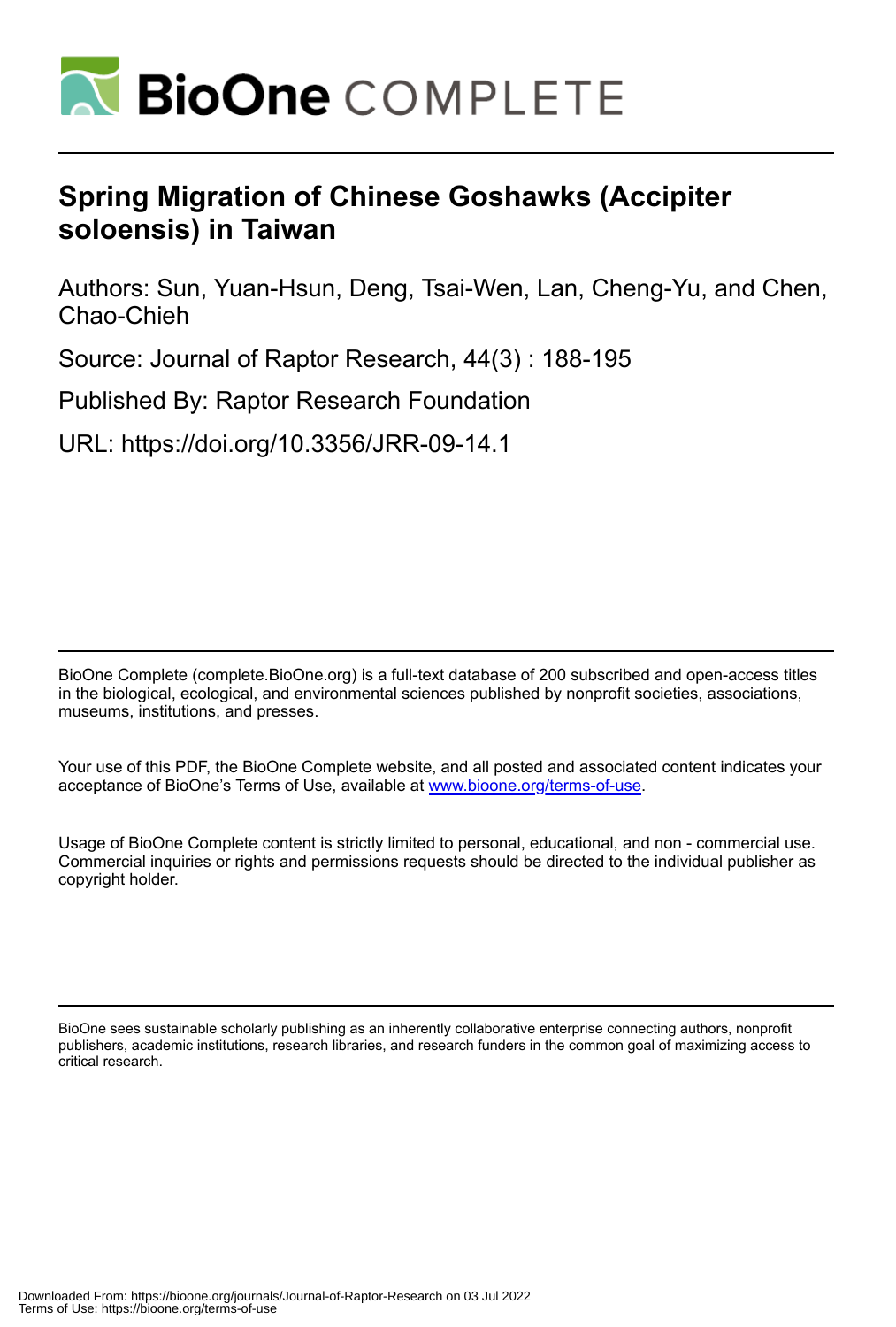# SPRING MIGRATION OF CHINESE GOSHAWKS (ACCIPITER SOLOENSIS) IN TAIWAN

YUAN-HSUN SUN<sup>1</sup>

Institute of Wildlife Conservation, National Pingtung University of Science and Technology, Pingtung, Taiwan 912

TSAI-WEN DENG

Kenting Weather Radar Station, Central Weather Bureau, Kenting, Taiwan 946

CHENG-YU LAN

Chonlang Primary School, Pingtung, Taiwan 900

CHAO-CHIEH CHEN

Department of Biomedical Science and Environmental Biology, Kaohsiung Medical University, Kaohsiung, Taiwan 807

ABSTRACT.—Little is known about the abundance and distribution of Chinese Goshawks (Accipiter soloensis) during spring migration along the Western Pacific flyway around Taiwan. This species is the most numerous migratory raptor in East Asia. In April 2004, we employed weather radar at Kenting and Chiku to study the spatial and temporal distribution and flying behavior of migrants in the Taiwan area. Goshawk flocks migrating across Luzon Strait toward Taiwan ( $n = 193$ ) averaged 3.1 km in length (SD = 3.41, range  $1.0$ –27.5 km) and 0.7 km in width (SD = 0.30, range 0.3–2.5 km). Using a regression model relating bird numbers to the reflectivity of radar images, we estimated that at least 225 935 Chinese Goshawks passed through the study area during 5 d in the month of April. Flocks crossing the Luzon Strait approached the Hengchun Peninsula, at the southern tip of Taiwan, along several inland and offshore routes, making it difficult to obtain accurate and complete observations from the ground. Farther north at Chiku, we used radar imaging to estimate 150 619 northbound migrants, 67% of the number detected by the Kenting radar. Of these, 24% bypassed Taiwan and flew nonstop to mainland China via the Pescadores, located off the west coast of Taiwan. Another 55% flew over the southern end of Taiwan and then across the Taiwan Strait to the mainland. The remaining 21% continued north over Taiwan after spending up to 2 d in the central mountains of Taiwan. This likely explains why relatively small numbers of goshawks are observed in central and northern Taiwan. Chinese Goshawks flew more slowly and higher over land than over water, and their ground speed increased with favorable winds.

KEY WORDS: Chinese Goshawk; Accipiter soloensis; migration; Taiwan; weather radar.

## MIGRACIÓN DE PRIMAVERA DE ACCIPITER SOLOENSIS

RESUMEN.—Se sabe muy poco sobre la abundancia y distribución de Accipiter soloensis durante la migración de primavera a lo largo de la ruta del Pacífico oeste por Taiwán. Esta especie es el ave rapaz más abundante en el este de Asia. En abril de 2004 empleamos radares meteorológicos en Kenting y Chiku para estudiar la distribución espacial y temporal, y el comportamiento de vuelo de individuos migratorios en el área de Taiwán. Las bandadas de A. soloensis que se encontraban migrando a través del estrecho de Luzon hacia Taiwán ( $n = 193$ ) tuvieron en promedio 3.1 km de largo (DE = 3.41, rango 1.0–27.5 km) y 0.7 km de ancho  $(DE = 0.30, \text{range } 0.3–2.5 \text{ km})$ . Utilizando un modelo de regresión que relacionó los números de aves con la reflectividad de las imagines de radar, estimamos que pasaron por lo menos 225 935 individuos por el área de estudio durante un periodo de 5 días en el mes de abril. Las bandadas que cruzaron el estrecho de Luzon llegaron a la Península Hengchun por la punta sur de Taiwán, a lo largo de varias rutas tierra adentro y mar afuera, lo que hace difícil obtener observaciones exactas y completas desde tierra. Más al

<sup>1</sup> Email address: ysun@mail.npust.edu.tw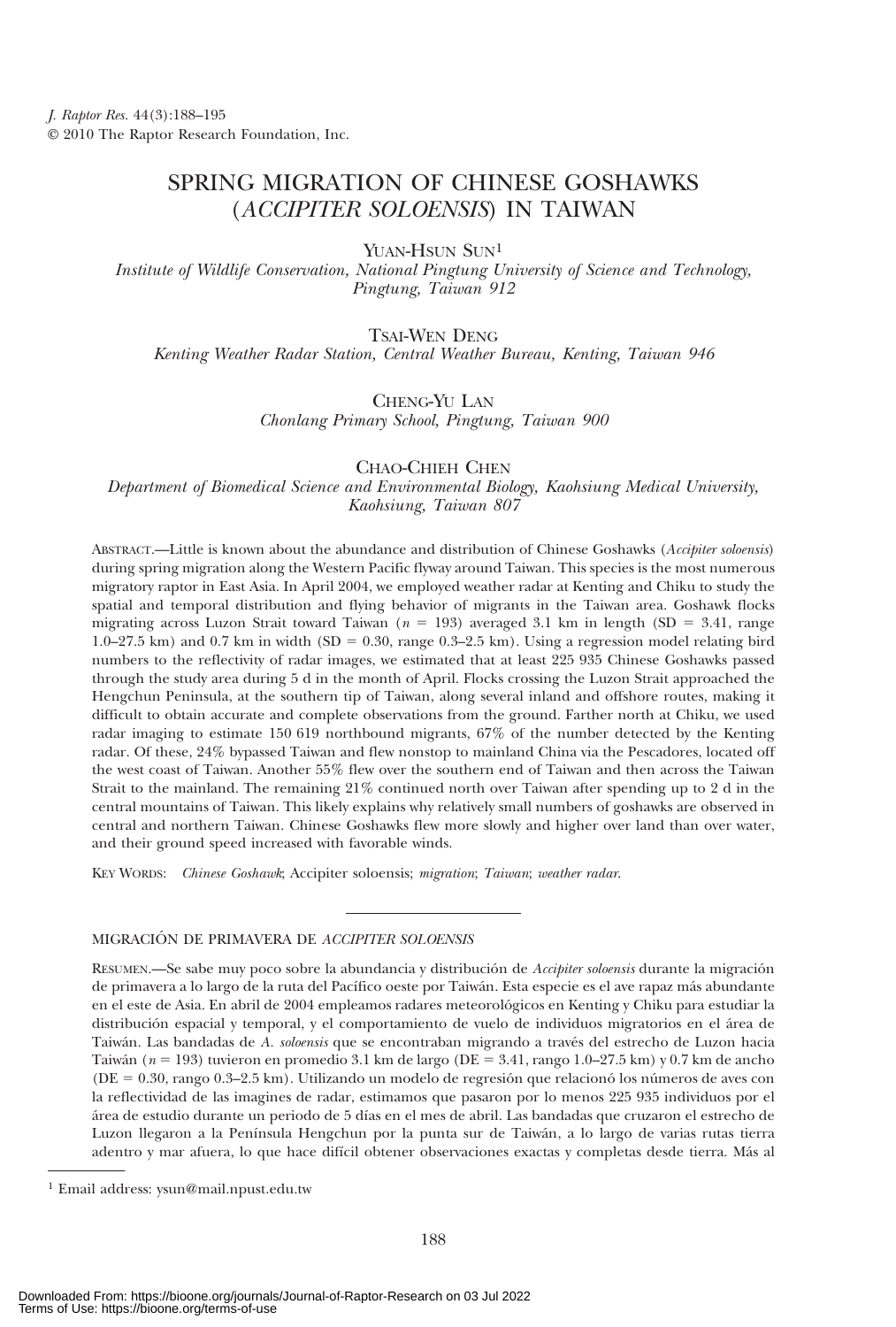norte en Chiku, usamos imágenes de radar para estimar 150 619 individuos que migraban hacia el norte, 67% del número registrado por el radar de Keanting. De estos, 24% no pasaron por Taiwán y volaron sin parar hasta China continental vía el Pescadores, que se localiza al oeste de Taiwán. El 55% de estos voló sobre el extreme sur de Taiwán y después cruzó el estrecho de Taiwán hacia el continente. El 21% restante continuó hacia el norte sobre Taiwán después de pasar 2 días en las montañas centrales de Taiwán. Esto probablemente explica porqué son observados números relativamente bajos en el centro y norte de Taiwán. Los halcones volaron más lentamente y más alto sobre tierra que sobre agua, y su velocidad de vuelo aumentó con los vientos favorables.

### [Traducción del equipo editorial]

Chinese Goshawks (Accipiter soloensis) breed in southern Ussuriland, Korea, and in central and southeastern China. They are the most numerous migratory raptor in East Asia (Chen 2005, Germi et al. 2009). In autumn, they migrate south via Japan, Taiwan, the Philippines, Thailand, and Malaysia to wintering grounds in Sumatra, Java, Bali, and Sulawesi (Ferguson-Lees and Christie 2001). Along the oceanic flyway of East Asia, they pass the island of Taiwan, which lies 160 km off the southeastern coast of mainland China. During September and October 2004, observers recorded 221 615 migrants at Hengchun Peninsula on the southern tip of Taiwan (Chen 2005), which was the largest migratory concentration of this species ever reported.

Observers have long postulated that Chinese Goshawks flying south in autumn from southeastern China, Korea, and the Okinawan Islands converge over northern Taiwan, continue south along the central mountain range, funnel together as they head down the narrow Hengchun Peninsula of southern Taiwan, and then cross the Luzon Strait to the Philippines (Severinghaus 1992, Tsai 1996, Tsai et al. 2003), with some perhaps continuing farther south to Indonesia (Germi 2005, Germi and Waluyo 2006, Germi et al. 2009). Previous observations suggested that roughly two-thirds fewer migrants returned northward along this route in spring (Severinghaus 1992, Lin 1993, Chen 2004, Liu 2004), with alternative northbound routes unknown prior to our study.

In 2001 and 2002, Taiwan's Central Weather Bureau installed two weather radar stations in southern Taiwan to monitor typhoon activity. These stations allowed us to monitor passage of Chinese Goshawks during spring migration. We applied this remote-sensing technology to determine the abundance, migration routes, and flight behavior of Chinese Goshawks over water and land.

# **METHODS**

We used data from two weather-radar stations located at Kenting, Hengchun Peninsula  $(21°54'N,$ 

 $120^{\circ}53'E$ ) and Chiku, Tainan County (23°08'N,  $120^{\circ}04'E$ ) in southern Taiwan (Fig. 1). The heights of the two radar antennas were 48 m and 30 m above mean sea level, respectively. The radar systems were METEOR 1000S S-band (10.3–11.1 cm) Doppler weather radars (AMS-Germatronik, Neuss, Germany) with an operating frequency range of 5.6–5.65 GHz and maximum ranges of 500 km (reflectivity) and 250 km (velocity). Peak transmitter power was 750 kilowatts, the half-power beam width was  $1.0^{\circ}$ , and the antenna dish diameter was 8.5 m. Computers connected to the radar systems automatically produced radar images at 8-min (Kenting) or 10-min (Chiku) intervals. The resolution of the images was  $250 \text{ m} \times 250 \text{ m}$ , exceeding the 1 km  $\times$  1 km resolution of WSR-88D (Gauthreaux and Belser 1998). We used the base reflectivity product with the lowest elevation angle  $(0.5^{\circ})$  and a range of 100 km, because we did not detect any goshawks beyond that range. When needed, we also used the base velocity product to sieve small flocks from weather systems (Gauthreaux and Belser 1998).

We examined 5360 radar images taken between 0500 and 1930 H (GMT/UTC + 8:00) during 1–30 April 2004 at the Kenting station. The Kenting radar produced a fan-shaped image because mountains to the north blocked radio waves emitted in that direction. The Chiku radar, located 142 km northwest of Kenting, partially compensated for this topographic limitation, and we examined the same number of images from that site.

After filtering out echoes of low radial velocity (Gauthreaux et al. 2000), we were able to distinguish flocks of Chinese Goshawks from weather phenomena based on three characteristics: relatively high travel speed  $(>30 \text{ km/hr})$ ; movement in disparate directions or not with the wind; and the unique, worm-like shapes of flocks (Lan 2003). During daytime ground observations conducted during the study period in April 2004 at Fenshan Reservoir, 75 km northeast of Kenting, observers identified 99.8% of 53 390 migrants as Chinese Goshawks,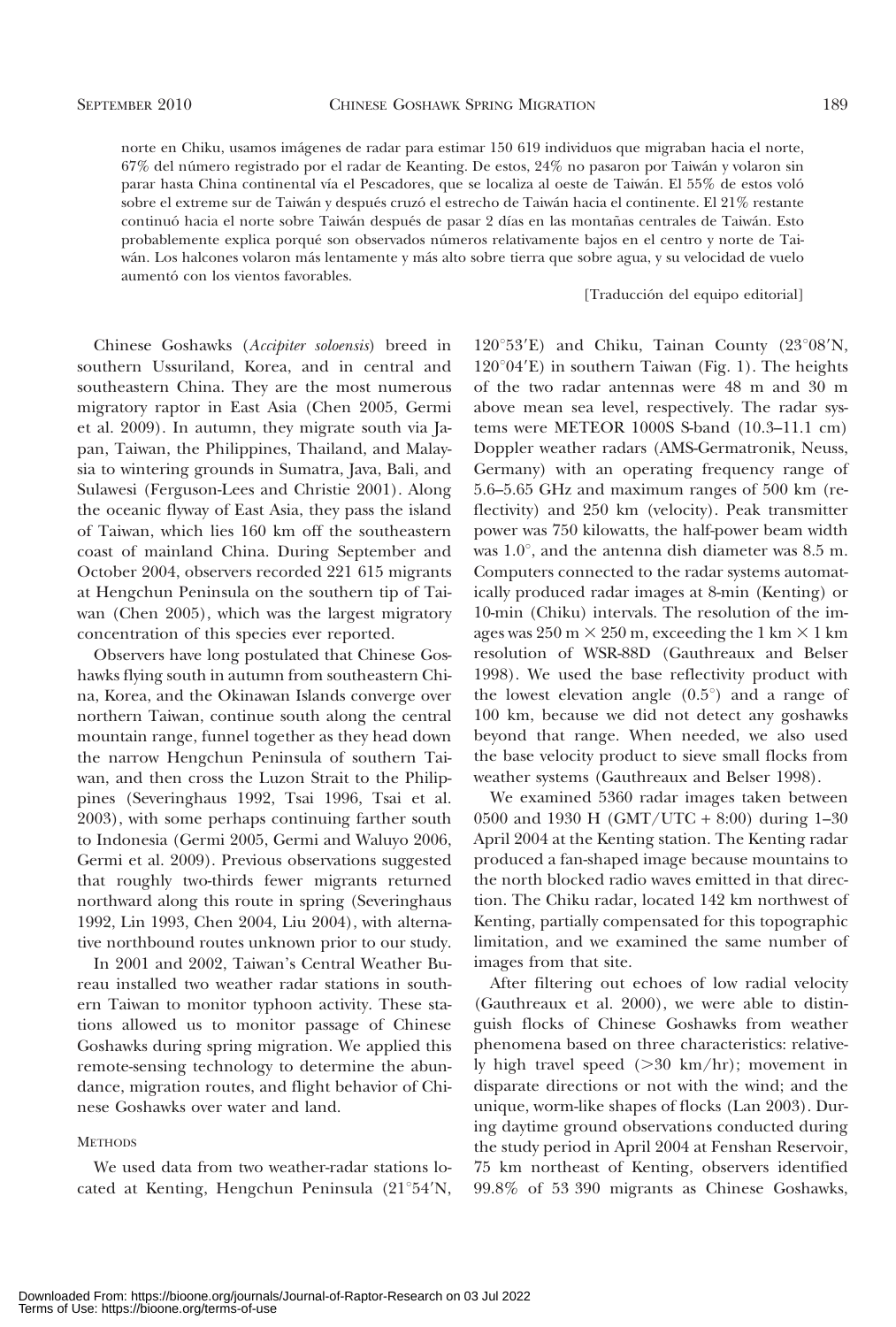

Figure 1. Locations of radar stations in southern Taiwan and percentages of detected Chinese Goshawks on different migratory routes to (gray lines) and over or past (black lines) Taiwan in April 2004. We calculated percentages separately for each part of the two-stage journey.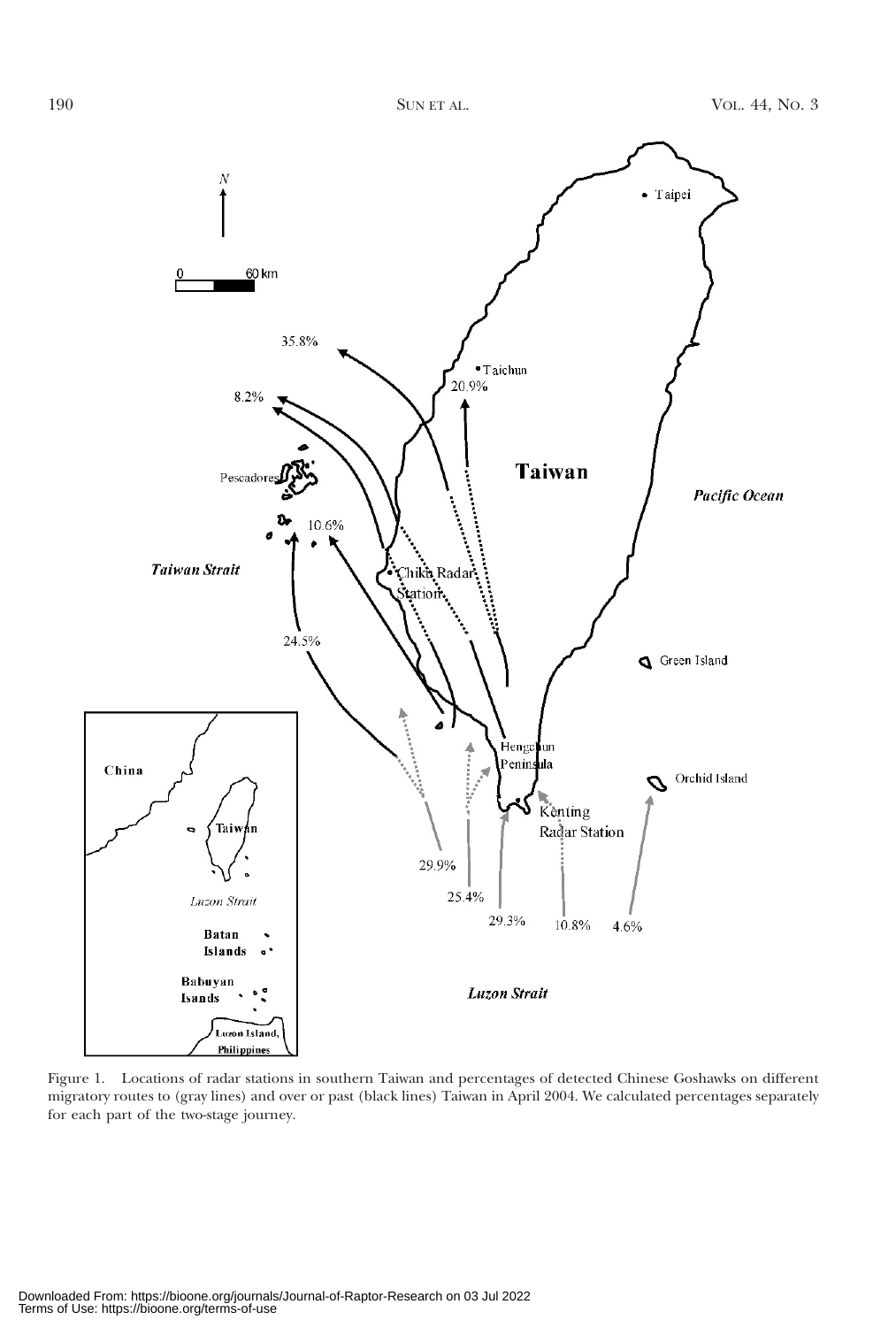with the remainder being Gray-faced Buzzards (Butastur indicus; Hong 2004).

To estimate goshawk flock sizes from the radar images, we developed a linear regression model relating flock size to the reflectivity value of pulse volume (measured in decibels of reflectivity [Z] or dBZ) using data collected from 15–17 September 2002 and 17–18 September 2004. We correlated data collected by ground observers at Sheding, where observers have monitored the autumn raptor migration since 1990 (Tsai et al. 2003), with radar images of goshawk flocks recorded 6 km south of Sheding. Data collected by the ground observers included general flight direction, the number of birds in each flock, and the time the flock passed the observers. To determine the distance from which observers could detect a flock on a clear day using binoculars, we communicated simultaneously by cellular phone with observers at different locations and compared their observations with flock-location information derived from radar images. We included in the regression analysis only flocks detected on radar at distances of  $\leq 7$  km west or east of the observation station, because the probability that birds passing beyond that range could be seen by ground observers was very low.

Because of their size, large flocks were not fully displayed on radar images until they were 50–70 km from the radar station. To calculate a flock's ground speed (km/hr), we measured the distance it moved on consecutive images to the nearest 0.01 mm with calipers. We made measurements at 24-min and 20 min intervals; i.e., the time intervals between three consecutive Kenting radar images and two consecutive Chiku images, respectively. We determined the altitude at which a flock was flying using the formula developed by Rinehart (1997).

To examine the effect of wind on flight speed and altitude, we estimated wind direction with a protractor and wind velocity based on movements of clouds near migrating flocks on radar images. We then classified wind speeds based on the Beaufort scale (Ahrens 2000) and wind directions as follows: tail wind, 337.6 $\degree$  to 22.5 $\degree$ ; following crosswind, 22.6 $\degree$  to 67.5 $\degree$  or 292.6 $\degree$  to 337.5 $\degree$ ; opposing crosswind, 226 $\degree$  to 270 $\degree$  or 112.6 $\degree$  to 157.5 $\degree$ ; and head wind, 157.6 $\degree$  to 202.5 $\degree$ .

We used *t*-tests to compare differences in flight speed and altitude under different wind conditions and during passage over various land and water crossings. We conducted all statistical analyses using SPSS (1997) and equated statistical significance with  $P \le 0.05.$ 



Figure 2. Relationship between numbers of migrating Chinese Goshawks and the reflectivity value of pulse volume (dBZ) shown on radar images from Taiwan. Data were collected from 15–17 September 2002 and 17–18 September 2004.

#### RESULTS

Goshawk flock size and the reflectivity value of pulse volume were strongly and positively correlated (Fig. 2).

During the April study period, we detected on Kenting radar images 193 flocks of Chinese Goshawks flying over the Luzon Strait. Flocks averaged 3.1 km long (SD 3.41 km, range 1.0–27.5 km) and 0.7 km wide (SD 0.30 km, range 0.3–2.5 km). Using the regression model, we estimated that these flocks contained a total of 225 935 Chinese Goshawks, with flock size averaging 1166 birds (SD 2173, range 181–22 842).

Most (96%) of the migrants detected on Kenting radar images over Luzon Strait passed through on just three days: 74 576 (32% of the whole 5-d count) on 18 April; 13 392 (6%) on 19 April, and 134 652 (58%) on 22 April. The remainder (4%) passed through on 12 and 23 April. The largest flock of about 24 000 birds (27.5  $\times$  2.5 km in size) first appeared 87.5 km southwest of the Kenting radar station at 1524 H on 22 April, took 30 min to fly past the Hengchun Peninsula, and was accompanied by several smaller flocks (Fig. 3).

The arrival times of Chinese Goshawks along the Hengchun Peninsula ranged from 0948 H to after sundown (1916 H); however, most birds arrived in late afternoon from 1500–1700 H (Fig. 4).

Migrating Chinese Goshawks flew northward over Luzon Strait toward Taiwan across a broad front (Fig. 1). The majority (65%) flew to the Hengchun Peninsula from the south. Roughly one third (30%) flew toward Taiwan, but veered northwest toward the Pescadores and Taiwan Strait. Another 5% remained over the ocean east of Taiwan, heading toward Orchid Island and Green Island.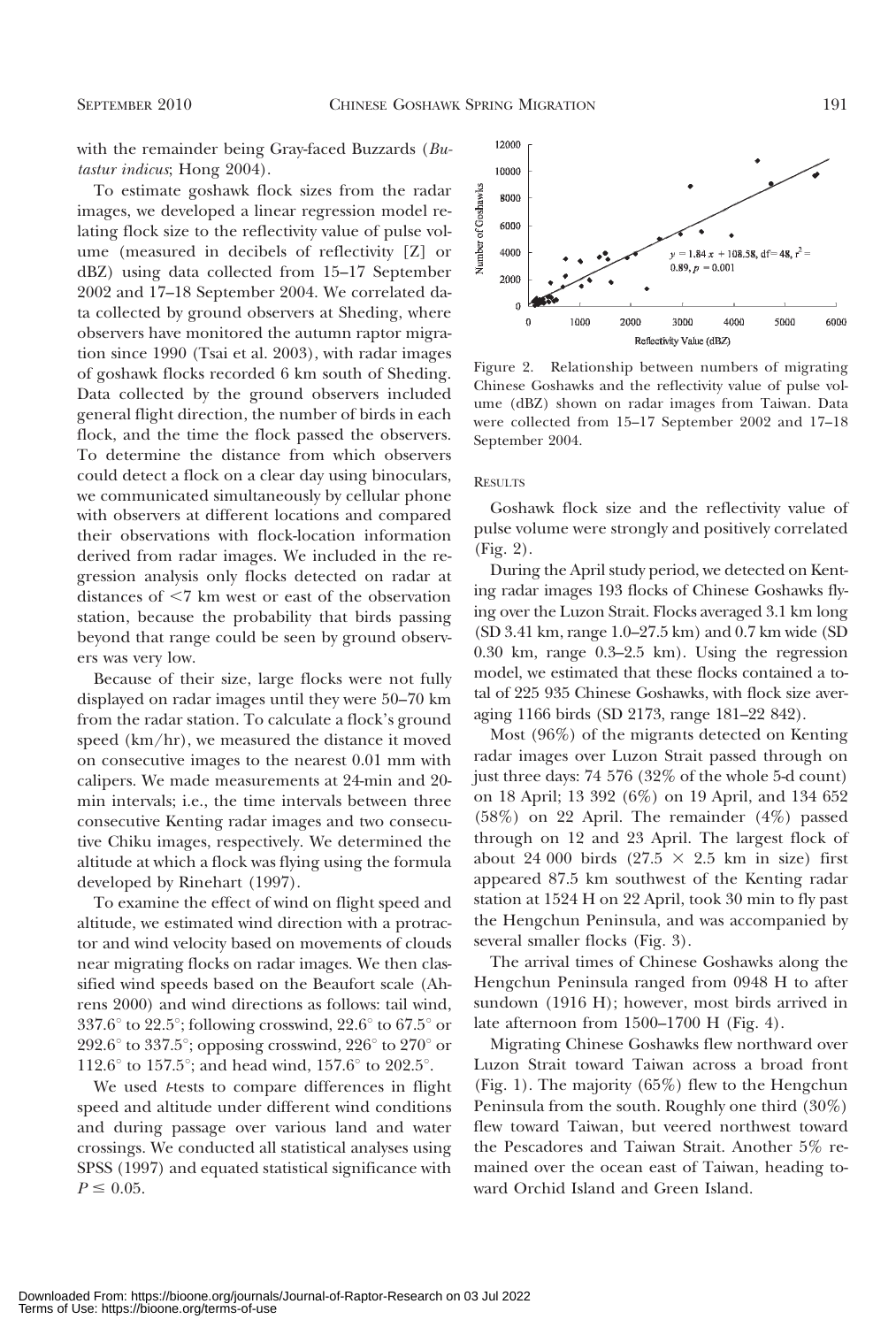

Figure 3. Radar image of the largest flock of migrating Chinese Goshawks (indicated by arrow) observed approaching Hengchun Peninsula, Taiwan, at 1636 H on 22 April 2004. The radius of the ring is 100 km. The flock was accompanied by two smaller flocks.

After flocks flew beyond the range of the Kenting radar, the Chiku station picked up the radar echoes sequentially. Using the regression model, we estimated that the Chiku radar detected 150 619 birds or 67% of the number detected by the Kenting radar. Of the number detected by the Chiku radar, we discovered that about 113 717 birds or 75.5% flew inland to roost in the mountains of southern Taiwan for up to 2 d before continuing their journey (Fig. 1). Subsequently, they appeared between 0600–1300 H on the south and southeast sections of the radar. The remaining 36 902 birds or 24.5% did not roost in Taiwan, but made a nonstop flight across the Luzon Strait directly to the Pescadores, located about 50 km west of Taiwan, arriving there

between 1710–1820 H. Of the birds that stopped to rest in Taiwan, some 82 840 (or 55% of the total number detected by the Chiku radar) then flew from the southwestern coast of Taiwan across Taiwan Strait toward mainland China (Fig. 1). The remainder, 31 479 birds (or 21% of the total number detected by the Chiku radar), continued north over Taiwan and eventually flew out of radar range.

The ground speed of most Chinese Goshawk flocks migrating over the Luzon Strait averaged 51 km/hr ( $n = 183$ , SD = 9.2, range 29–78 km/ hr); we were unable to calculate the speed of 10 small flocks due to difficulty following their flight trajectories. At Beaufort IV wind speeds (21–29 km/ hr), flocks flew faster with a following crosswind  $(n)$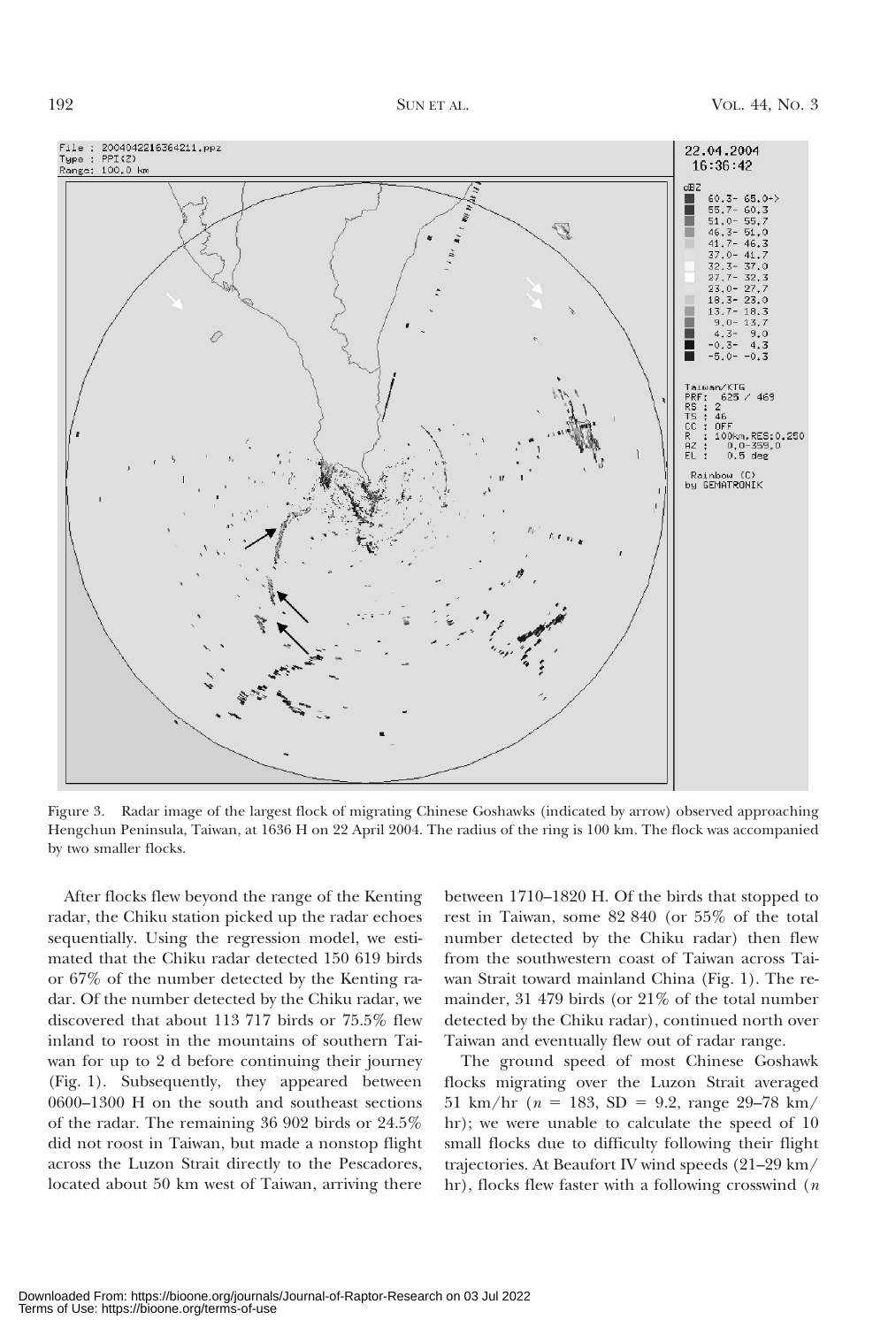

Figure 4. Aggregate numbers of migrating Chinese Goshawks passing near the Hengchun Peninsula, Taiwan, by hour during April 2004.

 $= 154, 53 \pm 7.4$  km/hr) than with an opposing crosswind ( $n = 29, 41 \pm 7.6$  km/hr;  $t = 8.44$ , df  $= 181, P < 0.001$ ). With a weak (Beaufort II) opposing crosswind, flocks flew slower over land ( $n =$ 37, 34  $\pm$  6.4 km/hr) than they did over water with an even stronger (Beaufort IV) opposing crosswind  $(t = 2.68, df = 64, P = 0.009)$ . Flocks flying over the Taiwan Strait toward mainland China flew much faster than flocks flying over land  $(t = -10.0, df)$  $= 87, P < 0.001$ , even under similar wind conditions (e.g., Beaufort III crosswind:  $55 \pm 5.0 \text{ km/hr}$ over water  $[n = 17]$  vs.  $34 \pm 5.3$  km/hr over land  $[n]$  $= 14$ ;  $t = -11.5$ , df = 29,  $P < 0.001$ ).

The altitude of Chinese Goshawk flocks flying over the Luzon Strait averaged 313 m ( $n = 154$ ,  $SD = 100.8$ , range 144–742 m). When flying over land, their flight altitude averaged significantly higher ( $n = 84, 639 \pm 149.0$  m;  $t = -20.0$ , df = 236,  $P < 0.001$ ); however, the altitude of Chinese Goshawk flocks over the Taiwan Strait ( $n = 93,608$ )  $\pm$  146.2 m) was not significantly different from their altitude over land ( $t = 1.36$ , df = 175,  $P = 0.174$ ). With a Beaufort IV wind, goshawk flocks flew higher with a following crosswind ( $n = 125, 307 \pm 77.4$  m) than they did against an opposing crosswind ( $n =$ 24, 270  $\pm$  33.9 m;  $t = 2.34$ , df = 147,  $P \le 0.001$ ).

#### **DISCUSSION**

The predictive power of our linear regression model describing the relationship between Chinese Goshawk flock size and reflectivity was similar to the model developed by Gauthreaux and Belser (1999), who studied the density of birds migrating at night using WSR-88D radar. We did not convert dBZ to Z, as suggested by Black and Donaldson (1999), because the model exhibited satisfactory predictive power using dBZ. In comparing the two models, note that 1 dBZ reflectivity corresponded to a lower density of goshawks (25–37 cm in length; Thiollay 1994) than nocturnal birds (Gauthreaux and Belser 1999), primarily smaller passerines (Gauthreaux 1971). Unexplained variance in our predictive model likely reflects poor air clarity, which can affect the visual range of birders and flock configuration (Diehl and Larkin 2005).

Our regression model likely underestimated the number of Chinese Goshawks migrating along the oceanic flyway of East Asia. We arbitrarily chose a 7 km radius as the maximum distance from which a ground-based observer could spot a goshawk flock using binoculars. The 7-km radius is much larger than that reported by Kerlinger (1989), who determined that hawk flocks may remain unseen at distances of only 2.5–3.0 km. If this is true, the slope of the regression model will be underestimated, and the number derived from the equation will be smaller than the actual number.

If Chinese Goshawks passing through Taiwan migrate to and from their breeding grounds via the same flyway, winter mortality rates could be estimated using data collected by the Kenting radar station. There are no radar images for autumn 2003; however, ground observers counted 94 264 Chinese Goshawks during the 2003 migration season (Y. Tsai pers. comm.), which was significantly fewer than the number estimated by Kenting radar for the 2004 spring migration. Birds missed by ground observers included those flying too far offshore to be seen, such as those heading to Orchid Island about 70 km away, and birds that arrived in the afternoon after observations had ceased.

Chiku radar detected only about two-thirds of the Chinese Goshawks detected by the Kenting radar. Part of the difference reflects the fact that 14% of the flocks detected by the Kenting radar flew east of Taiwan or to the eastern side of the Hengchun Peninsula where they were not detectable by the Chiku radar (see Fig. 1). We also found that Chinese Goshawks flew higher over land in southern Taiwan, where thermals are probably stronger (Wallington 1977), than they did over the Luzon Strait. It is unlikely that radar could detect birds roosting in the mountains and those birds may ride thermals up and out of radar range between scans, which occur at 10-min intervals. This factor also may have contributed to the detection of lower numbers at Chiku.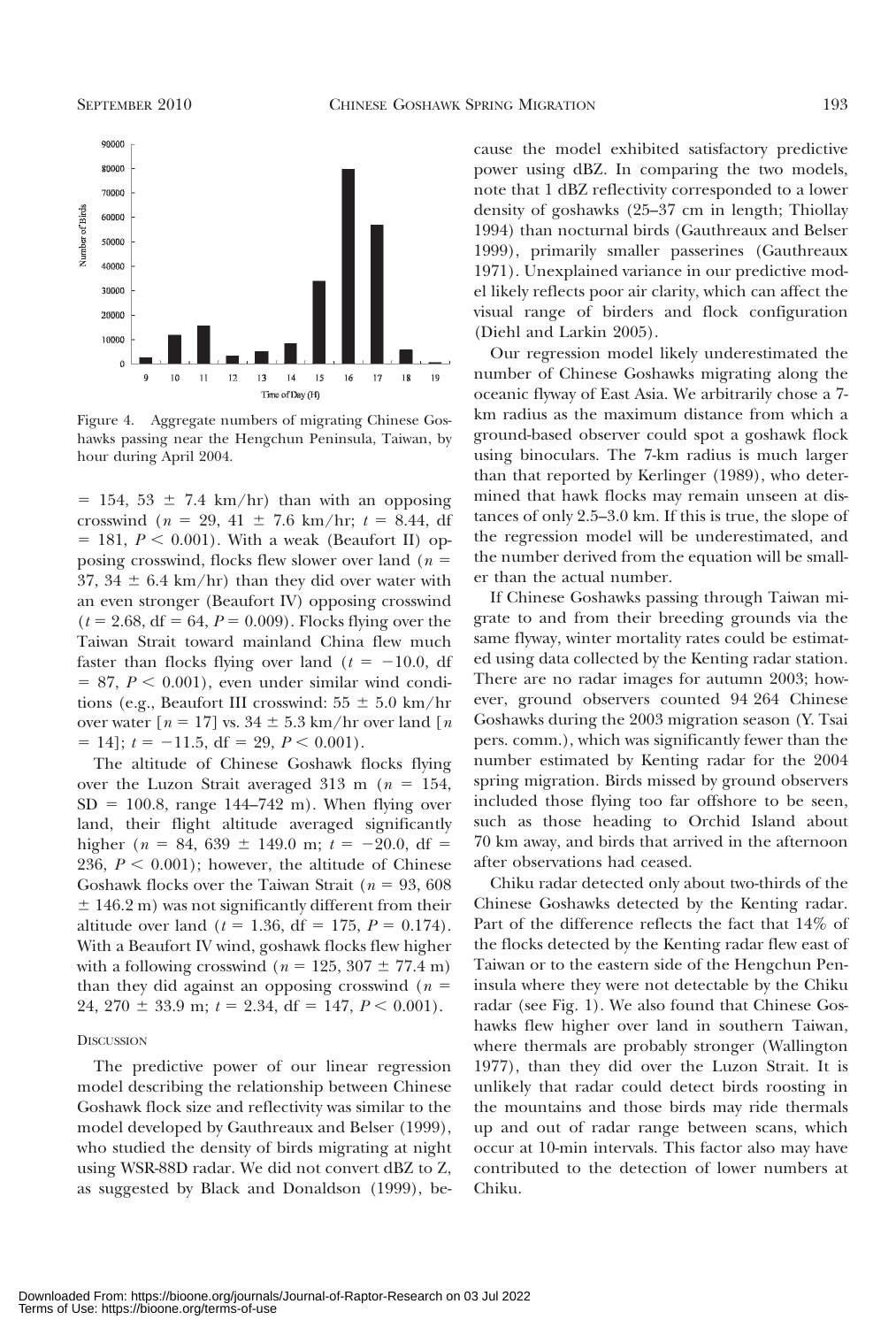Using radar, we found that massive numbers of Chinese Goshawks migrate to and past Taiwan in April on their way to breeding grounds north of Taiwan. We determined that their passage in the vicinity of the Hengchun Peninsula of southern Taiwan occurs across a broad front, which means that ground-based observers at Sheding typically detect only a portion of the species' migration (Severinghaus 1992). Furthermore, we discovered that most Chinese Goshawks crossed over to mainland China from the southern coastline of Taiwan, which explains why few birds are seen in northern Taiwan (Lin 1993, Chen 2004, Liu 2004). These results also provide valuable information to Korean researchers concerning potential routes followed on the remaining legs of the species' migration (C. Choi pers. comm.).

With the assistance of radar, we learned that more Chinese Goshawks migrate through southern Taiwan than previously thought. In the autumn, when the northeast monsoon prevails, southbound goshawks fly along the eastern side of the central mountain range, where the prevailing wind creates updrafts. In contrast, the southwest monsoon prevails in the spring and northbound goshawks catch updrafts along the west side of the central mountain range. Such loop migration patterns have been observed among other raptor species (Yossi and Yom-Tov 1998, Meyburg et al. 2003, Bildstein 2006).

We found that a few Chinese Goshawks roosted on two off-shore islands: Green Island and Orchid Island. These birds probably migrate via Okinawa and Japan to breeding sites in Korea (C. Choi pers. comm.) and may return by the same route, never stopping on the island of Taiwan.

Based on their flight speeds and arrival times at Hengchun Peninsula, we have formed some ideas about where flocks of northbound Chinese Goshawks may depart from the Philippines. Most migrants arrived near the southern shores of Taiwan between 1500–1700 H. This is consistent with an 8– 9 hr nonstop journey at 50 km/hr, possibly from Luzon Island, located  $>400$  km to the south. Birds arriving earlier (around midday) may have come from the Babuyan Islands, located 290–350 km away. The few goshawks that arrived at Hengchun Peninsula even earlier in the morning may have flown from the Batan Islands, which lie only 150–200 km away.

Hundreds of Chinese Goshawks arrived about 1 hr after dark. There are a few reports of other diurnal raptors, such as the Peregrine Falcon (Falco peregrinus), Northern Harrier (Circus cyaneus), Osprey

(Pandion haliaetus), and Levant Sparrowhawk (Accipiter brevipes) migrating at night (Cochran 1985, De-Candido et al. 2006, Russell 1991, Spaar et al. 1998), but this is the first report of such behavior among Chinese Goshawks. We do not think flying after dark is normal behavior for this species. Rather, we suspect it is something individuals must do to survive flights over water that were delayed or longer than expected. Our study site is in a popular tourist area with many coastal resorts and hotels. Perhaps artificial lights help birds find their way and provide illumination for late arrivals.

Chinese Goshawks flew faster over the sea than over land. Gray-faced Buzzards (Butastur indicus) in this region (Chen et al. 2007) and other raptors (Meyer et al. 2000) also fly faster over the ocean than over land. We suspect that Chinese Goshawks fly faster over the sea to minimize flight time and to avoid arriving after dark. Moreover, thermals and other updrafts are stronger over land than over the sea (Wallington 1977) and it is easier for migrants to find a safe place to roost over land. Therefore, rather than having to rely primarily on costly powered flight, raptors traveling over land are able to employ slower but more energy-efficient soaring and gliding flight during their cross-country travel (Hedenström 1993, Spaar et al. 1998). Such factors also help explain why Chinese Goshawks flew at higher altitudes over land than over water. Chen et al. (2007) reported similar behavior among Gray-faced Buzzards in the same study area.

### ACKNOWLEDGMENTS

Funding for this study was supplied by the Kenting National Park Headquarters. We thank C.S.C. Chen of the Raptor Research Group of Taiwan and F.L. Hong of Kaoshiung Wild Bird Society for providing ground-observation data. We thank Y.S. Lin for helping us analyze part of our radar data. Reviews by K.L. Bildstein and an anonymous reviewer helped improve the manuscript.

#### LITERATURE CITED

- AHRENS, D.C. 2000. Meteorology today: an introduction to weather, climate and the environment, Sixth Ed. Brooks/Cole Publishing, Pacific Grove, CA U.S.A.
- BILDSTEIN, K.L. 2006. Migrating raptors of the world: their ecology and conservation. Cornell University Press, Ithaca, NY U.S.A.
- BLACK, J.E. AND N.R. DONALDSON. 1999. Comments on ''display of bird movements on the WSR-88D: patterns and quantification.'' Weather and Forecasting 14:1039–1040.
- CHEN, C.S. 2004. Spring raptor migration at Guanyin Mt., northern Taiwan, 2004. Raptor Research of Taiwan 3: 17–24 (In Chinese with English summary.)